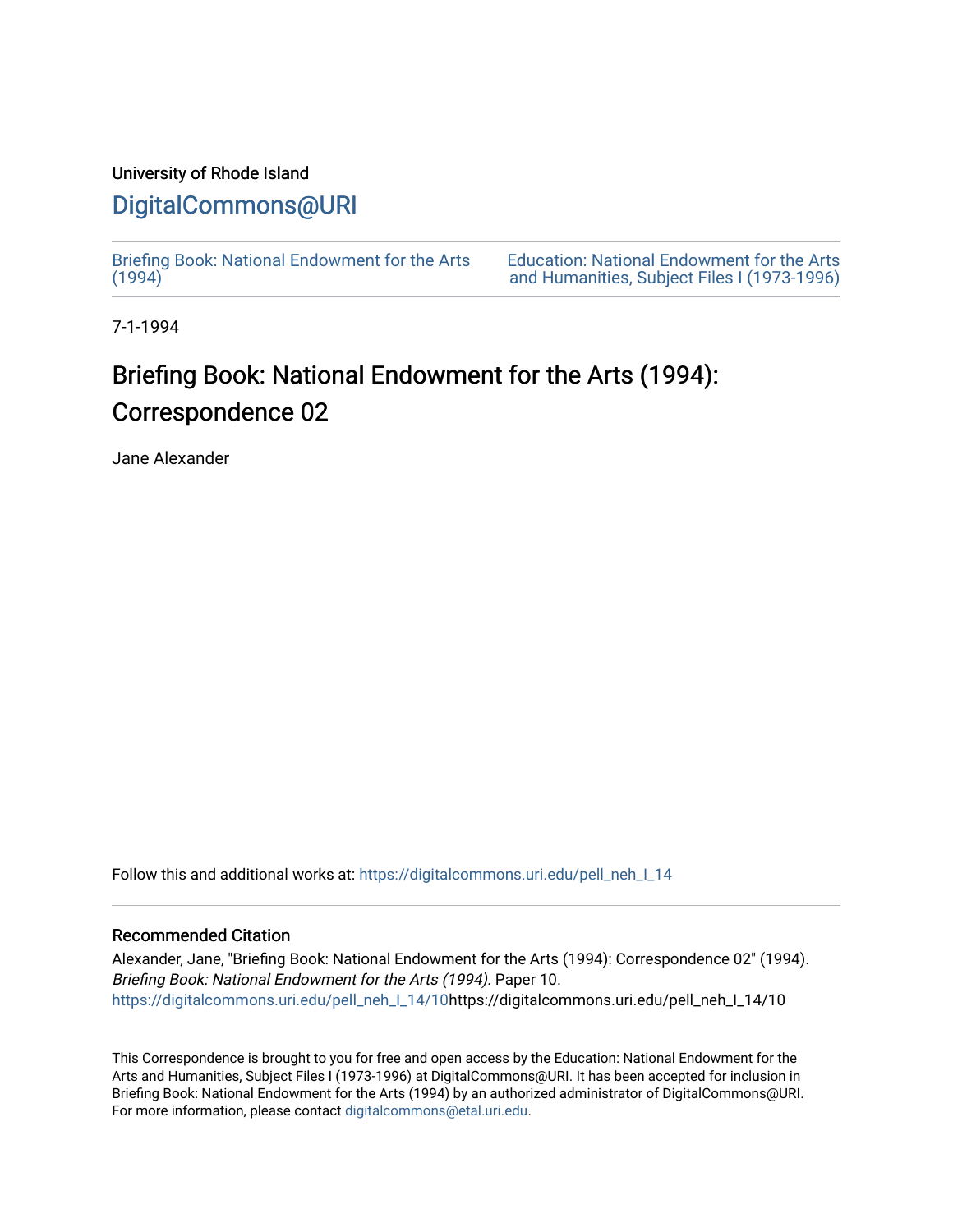## NATIONAL ENDOWMENT FOR THE \\RT S

*The Federal agency that supports the visual, literary and performing arts to benefit all Americans* 

*Arts in Education* 

*Challenge* & *Advancement* 

*Dance* 

*Design Arts* 

*"xpansion Arts* 

*Folk Arts* 

*International* 

*Literature* 

*Locals* 

*Media Arts* 

*Museum* 

*Music* 

*Opera/Musical Theater* 

*Presenting* & *Commissioning* 

*State* & *Regional* 

*Theater* 

*Visual Arts* 

*The Nancy Hanks Center 1100 Pennsylvania Ave. NW Washington, DC 20506 2021682-5400* 

July l, 1994

The Honorable Jesse A. Helms United States Senate 403 Dirksen Senate Office Building Washington, D.C. 20501-3301

Dear Senator Helms:

Enclosed are copies of additional applications and supporting materials for the grants about which you have inquired. Included among these are Performance Space 122, WGBH Educational Foundation and Lincoln<br>Center for the Performing Arts. Some personal Center for the Performing Arts. information regarding individuals has been redacted as required by the Privacy Act and the Freedom of Information Act.

Also enclosed are materials on the Arts Endowment's cooperative agreement with Melanie Beene & Associates. The Endowment's Advancement Program provides technical and management assistance to arts organizations of artistic excellence seeking to eliminate deficiencies in organizational management and to achieve organizational stability. The Advancement Program operates through a competitively-awarded cooperative agreement.

In FY 1991, Ms. Beene's firm competed for a cooperative agreement to provide this technical and management assistance to developing arts organizations across the nation that were recommended by advisory panels and the National Council on the Arts to participate in Phase I<br>of the Advancement Program. Among the proposals of the Advancement Program. submitted, Melanie Beene & Associates proposed the lowest budget and was ranked first by each member of the review panel. Melanie Beene's hourly rate for her management consulting was competitive with the other proposals.

Under the cooperative agreement, Ms. Beene arranges for technical assistance to be provided by a team of nonprofit management consultants. These consultants assist approximately 45 organizations each year in<br>long-range planning and management training. The long-range planning and management training.